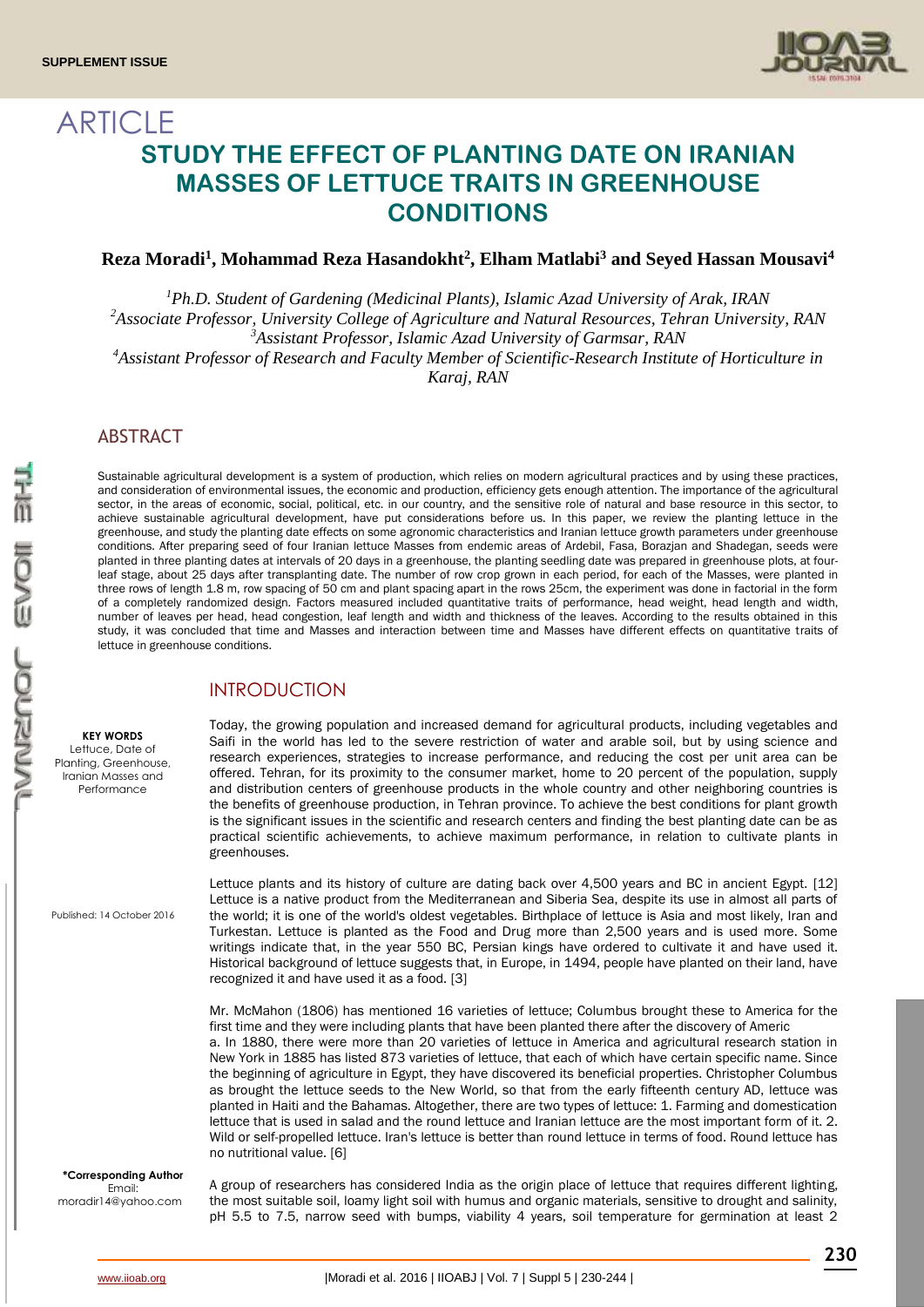

degrees, the ideal temperature of production 15-19 degrees, as well as super cold nature and its healing properties. [11].

Yield of the crop depends on the terrain and the type of lettuce and care, but, on average, the amount is between 25 to 35 tons per hectare, which is among the factors, the planted lettuce, how to plant, weather (minimum-maximum temperature and precipitation), the structure and the soil type and so on can be named. [12]

In this study, greenhouse environment has been suggested as a scientific tool for growing lettuce that in addition to providing suitable environmental conditions for growth provides conditions for the farmers to produce a production in certain seasons or a certain area that, in normal circumstances, it will be impossible or uneconomical. Due to the advantages for Tehran province, the use of scientific research to achieve maximum performance, in susceptible planting and production crops in greenhouse conditions, we can create profitability and provide the consumer market and focus on exporting, while preventing irregular imports of agricultural products, prevent the outflow of currency from the country and build selfesteem and provide employment among the graduates in agriculture. In this study, at first, we assume that there are differences between the Iranian lettuce masses in the greenhouse cultivation, as well as, performance differences in different planting dates of lettuce in the greenhouse. It has been tried to examine the most suitable date for cultivation in greenhouses and introduce the best Iranian lettuce masses appropriate for cultivation in the greenhouse and in addition to adequate profitability for the manufacturer, students will exploit the results of scientific research and scientific centers.

### Literature, frameworks and theoretical foundations of research

Lettuce families: Compositae (family: Asteraceae), its scientific name is Lactuca sativa L., the English name: Lettuce, Persian name: lettuce, Arabic name: Khas, yearling, a smooth and hairless drawn leaf. They know its origin serriola that today was created in the course of mutation types. Farm Lettuce derived from Lactuca serriola and easily allows crossing between them [6]. Lettuce Farm, derived from Lactuca serriola, and easily allows crossing between them [6]. Given the importance and the extent of greenhouse horticultural crops in the world, about 307 thousand hectares in 2007 and accounting 65% of it to the vegetable and the irrefutable issue of Iran percent of total greenhouse considering the world is about 2.36 percent. Iran greenhouses level in 2009 was more than 7 thousand 710 hectares. Tehran province with the level of cultivation in 2503 hectares, Kerman with 1,100 hectares, Isfahan with 983.8 hectares and Yazd province with 935.3 hectares respectively ranked first to fourth acreage of greenhouses in the country. Interestingly greenhouse vegetable cultivation in 2009 years was about 5258 ha, and the provinces of Tehran with 1361 ha, Kerman with 1043 ha and Yazd province with 922 ha, respectively ranked first to third greenhouse vegetable cultivation.

According to the sedative and blood-making of lettuce and lettuce properties in the treatment of rheumatism, bronchitis, convulsions, heart, spleen tract obstruction, ulcer, urinary tract and bladder, strengthen the stomach, prevent constipation, increase milk in lactating women, the presence of iron minerals, calcium, potassium, phosphorus, iodine, magnesium, zinc, manganese, copper, protein, vitamins C, A, and B and the importance of maintaining and developing indigenous mass in Iran, have attracted academics and students to this plant. So study the best conditions and planting date are recommended in a scientific study. Today, the cultivation of lettuce is done with two goals of extracting the oil from seeds and consuming fresh. [11]

Lettuce has different types, but three kinds of lettuce (leaf, head and cos or romaine) are the most common. Lettuce is divided into seven main groups, that each of which has many species. Lettuce has great varieties that these varieties are divided into specific categories. One of these divisions is as follows.

- 1 Criapnead Leuce: this type of head lettuce is strong and breaks easily.
- 2 Butterneadluce: lettuce that is very narrow and their heads are soft and have reactionary.
- 3 (Cosor Romain lettufe) Chicory or Romain lettuce: This type of head lettuce has long narrow leaves.
- 4 (Looselefunchiny lettlice) paty seat lettuce: The head lettuce is free and open.

5 - (Stemlettuce) shoot Dole lettuce: This type of lettuce has long flowers, and its edible stems (seed stalks) are cookable. [2]

• Another division of the lettuce

1. Round Lettuce, 2. Normal lettuce, 3. Leaf or leaves lettuce and 4. Stems lettuce. In round lettuce, this type of lettuce leaves is fairly compact on each other. The inner leaves are white and the outer leaves are green. One of the best varieties of lettuce to transfer to the regions is the normal Lettuce, this type of lettuce is standing and perhaps the plant height reaches 40-30 cm. The outer leaves are green and soft and the inner leaves are green-white that are soft and fragile. In leaf lettuce or leaf lettuce, the leaves are not overlapping and are separated. Leaves are not fragile and edges have tooth. Iran is not in favor of this lettuce and it is called soft leaf lettuce, and bright green leaves. In stem lettuce, its stem is usable and sometimes subtle and small leaves are also used. Iran does not use this type of lettuce [2].

#### Performance and lettuce production in Iran and the world

Lettuce is the only plant of lettuce family that is grown commercially. FAO reported that production of lettuce and chicory in 2010 was 23,622,366 tons, of which 53% was produced in China, 17% in the United States and 4% in India. Although China is the largest producer of lettuce around the world, most of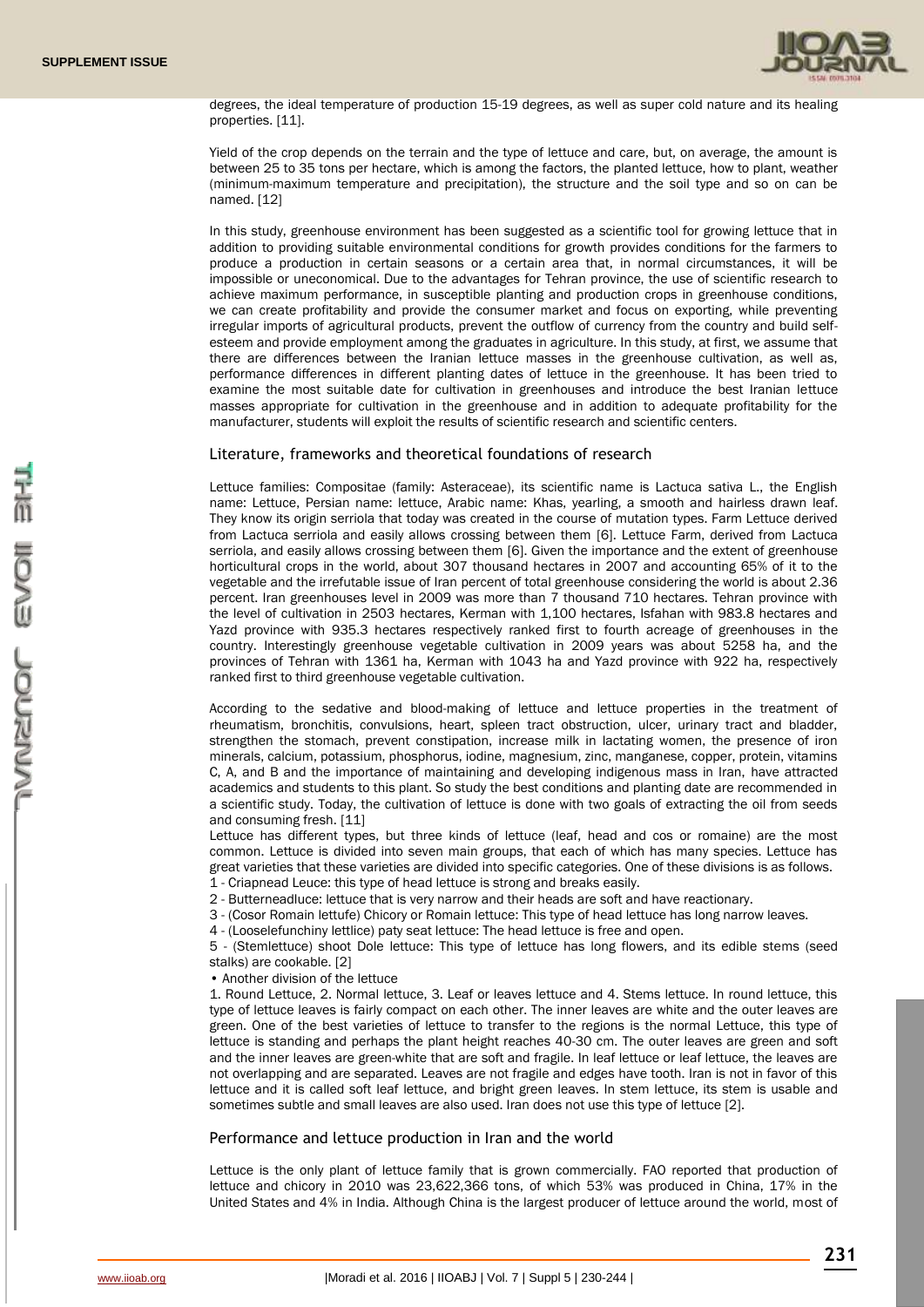

this amount is consumed within the country. Spain is the largest exporter of lettuce around the world and the United States is in second place instead.

**Table 1:** Ten largest producer of lettuce and chicory 2011

| Country                  | Production amount (Tons) | Source                  |
|--------------------------|--------------------------|-------------------------|
| China                    | 12574500                 | FAO's estimation        |
| United States of america | 3954800                  | <b>Officially</b>       |
| India                    | 998600                   | <b>FAO's estimation</b> |
| Italy                    | 843344                   | Officially              |
| Spain                    | 809200                   | <b>Officially</b>       |
| Japan                    | 537800                   | <b>Officially</b>       |
| Iran                     | 402800                   | <b>FAO's estimation</b> |
| France                   | 398215                   | <b>Officially</b>       |
| Turkev                   | 358096                   | <b>Officially</b>       |
| <b>Mexico</b>            | 340976                   | Officially              |
| World                    | 23622366                 | Total                   |

## Lettuce environmental requirement

Lettuce is a cool season plants. Therefore, in cold and partly humid temperate regions, the best result of planting this crop will be achieved. By planting seeds during seasons that the plant's growth would not encounter to extreme heat, it can be used in all areas. Lettuce is among the vegetables that can be cultivated all year round in case of favorable weather, planting and harvesting the lettuce takes about 150 days. If the lettuce harvesting happens in hot weather, before growth, flowering branches will appear and lettuce plant will give seed, at this time, the leaves will have a nasty bitter taste and will become unusable. The best area for the cultivation of lettuce is cold and wet areas. During winter crops, due to incessant rains, leaves lettuce will be produced that have soft and thin leaves. Lettuce sensitivity to light is different, today by using eugenic methods, lettuce are produced that are neutral day. Mild and wet weather is not suitable for all kinds of spring, while summer variety will result in this kind of weather. In areas that have freezing winter, lettuce will be planted in the spring and in areas with cool summer, it is planted as summer cultivation and in tropical areas, it is planted in autumn and winter. (Kargar, 2007)

### • Climatic conditions for the cultivation of lettuce

Seeds of late and resistant to heat kinds can be planted until late April and its product can be used till late June and early July, fresh lettuce can be planted in all seasons. In areas with monthly mean temperature of 12 to 15 degrees Celsius, it is well bred; lettuce is very sensitive to high heat, and when there is high temperature, its leaves begin to tip burn. At 30 degrees, the seeds will not germinate and asleep. The lettuce farm needs a lot of watering, and it should not be completely dry. The best way watering approach is surface irrigation, if possible, it is sprinkler irrigated. Raising the ambient temperature should be between 16 and 18 in days and between 10 to 12 degrees Celsius in the nights. Lack of soil moisture and dryness of the air, reduces product and its quality declines and excessive moisture will lead to increased pest. The survey by the Research Institute of the Academy of Sciences of Cuba has done in terms of production, shows that lettuce cultivation under the cover of crop or under the shade, do not lead to accumulation of bitter materials in leaves. (Zeraei, 1995)

### • Desirable soil-planting lettuce method

Lettuce can be grown in different soils, but a cultivation place of lettuce should be very smooth and with no major agglomeration. Spring lettuce will grow in light lands better and summer kind give a good result in areas with adequate water. The most suitable land for lettuce is light loamy soil (Limon) that has lots of organic matter. Medium-heavy soils with humus material that has good permeability and high water holding capacity (sandy loam or clay soils) are suitable for this plant. PH for lettuce is suitable 5.5 to 6.5. The amount of seed required for one square meter of treasury land is about 100. 2 g of modified and high value seeds are enough to provide 1000 seedlings of lettuce. Planting seedlings in the mainland in commercial planting will be done with olericulture machines and in cm  $25 \times 25$  or  $25 \times 30$ . Usually for a variety of summer and autumn kinds, sowing is done in mainland and after seedling emergence; additional seedlings are sparse on the row. Planting depth is about 1.5 to 2 cm planting spacing cm  $40 \times 30$  or cm  $30 \times 30$ , and the amount of consuming the seeds around 2 to 5.2 kg per hectare. In large cultures, seeding machines are seeding. (Zeraei, 1995)

### This plant grows in two ways

1) Nursery 2) planting lettuce in the main ground: the root cause of a plant nursery is because lettuce is a demanding plant, in the smaller land, the food supply and crop care will be done cheaper and easier. However, if they want to grow in the main ground, weeding and thinning operation is expensive. The best method of planting in the main ground is the linear method (mower) and in wide culturing, this will be done by seeder machine. In a mechanical planter, a six-row Planter is used. After seedling emergence, the shrubs should be thinned as recommended. Today, the tapes containing the seed are marketed; that the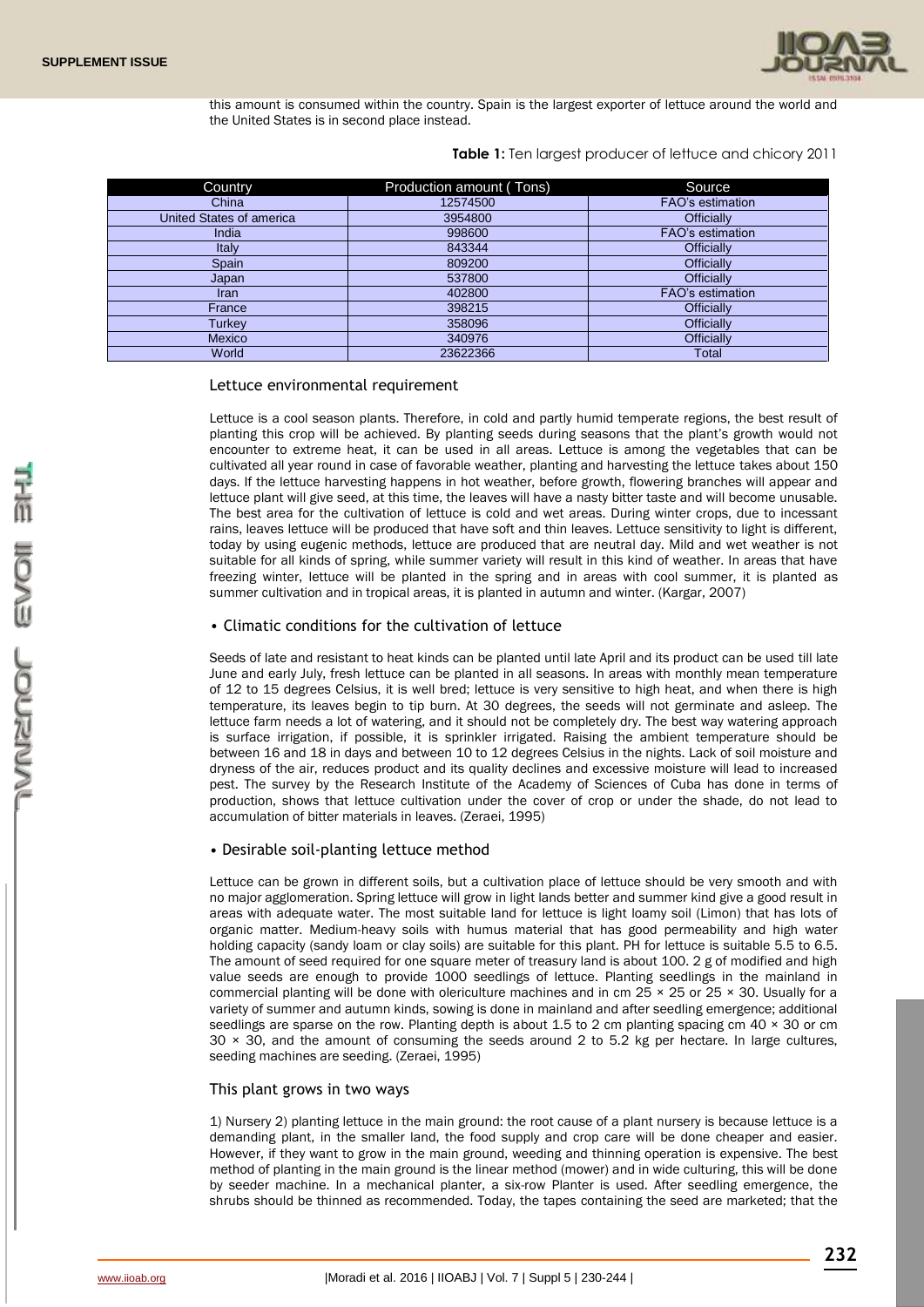

seed will be placed at appropriate intervals within the resolved bar, the bar germinates beneath the soil by tractor seeds at specified intervals. (Maleki et al., 2012)

## **METHODS**

The public need and actions to plant a lot of leafy vegetables needs to review and research before planting, this research investigates the best physical and chemical soil conditions, light requirements, need fertilizer, crop water requirements, the tensions and eventually the important issue, the greenhouse conditions and the best planting date.

### Specifications the location of the experiment

This plan was done in year 2012 at the center of floriculture and vegetables in greenhouses located in District 11 of Tehran in Razi Municipality Cultural Center.

- The introduction of treatments

Planting date and Masses were experimental Treatments. Planting date was on three levels (09.10.2012, 01.10.2012 and 21.10.2012), and a pile of Iranian lettuce were in four levels (Ardabil, Fars, Shadegan and Borazjan), respectively.

- Experiment design

Testing was done for factorial in randomized complete projects. The total number of experimental plots was 12 plots, and each plot was divided into three rows of cultivation and for each mass, in each planting date, a plot was randomly selected. Four Iranian lettuce seed mass has been prepared from its indigenous areas and the seeds were planted in a nursery with an interval of 20 days and after the plants had 4-3 leaves in the nursery, they were transferred to the mainland (plots of greenhouse with dimensions 1.5 \* 1.8 m). They are cultivated at intervals cm 20 to 25 on rows cm 50 to 60. Factors for measurement included performance, head weight and length and width, number of leaves in the head, head congestion, leaf length and width, leaf thickness. Lettuce seeds related to the masses of Borazjan, Ardabil, Fasa and Shadegan first was done 20 days of each other (09.10.2012, 01.10.2012 and 21.10.2012) in 100 seedling trays without the use of soil and only by using transplanting Coco peat and then at four leaf stage, about 25 days after transplanting date, it was transferred to greenhouse soil for seedlings.

### Data collection methods and statistical analysis

This study, after expressing the matter and in terms of the purpose is practical - developmental, and in terms of research methodology is experimental - analysis. In addition, to collect literature and theoretical concepts, the library method is used.

Using different methods, the data were examined in order to test questions and research hypotheses. Collected data should be processed scientifically. Research variables and their dimensions were analyzed through the comparison of the mean table and the variance analysis table and correlation coefficient table, in the simple correlation coefficient table of specification and variance analysis table, symbols ns, \* and \*\* are respectively, insignificant, significant at the possibility level of 5 and 1%. In addition, in the mean comparison tables, numbers with similar letters do not have a significant difference at the possibility level of one percent. For charting, Excel and SPSS software were used and for data analysis, SAS 9.2 program was used and for comparing the means, Duncan test was used.

Methods - cultural practices

### Preparing the ground

The total area of greenhouse is 50 square meters covered with polyethylene, that has 12 plots, with dimensions of  $1.8 \times 1.5$  m, and air conditioning with fan and cooling system (air suction and entering and collision of outside air) coated with cellulose. In addition, in order to create the heat required, at the end of November and December, the electric fan heaters with thermostats had been used. Greenhouse height, at the sides was 3.5 and in the center of the greenhouse was 5.5m, at first, the surface greenhouse soil was up-and-down with shovels to a depth of about cm30, and the clods were crushes and were become flat and watered by using a trowel.

|                          |          | Physical and chemical properties of soil in greenhouses plot |      |  |
|--------------------------|----------|--------------------------------------------------------------|------|--|
| Depth cm                 | $0 - 30$ | The electrical conductivity(ds/m)                            | 2.1  |  |
| Clay%                    | 21       | Total acidity saturation(PH)                                 | 7.00 |  |
| Silt%                    | 36       | Saturation(S.P)%                                             | 36   |  |
| Sand%                    | 43       | Percentage of organic carbon(O.C)% 0.50                      |      |  |
| Available potassium(ppm) | 170      | Available phosphorus(ppm)                                    | 9.5  |  |
|                          |          | Loamy soil                                                   |      |  |

**Table 2:** Physical and chemical properties of soil in greenhouses plots

Due to the physical and chemical properties of soil, about 150 pure nitrogen was sprayed, three times (each 50 g), with mixed watering and one time before planting, and twice during planting. The greenhouse is not shading problem with respect to the lighting and qualified workers controlled the temperature and humidity with minimum-maximum thermometer and hygrometer. Then, each plot was divided into three rows of planting, the row spacing was 50 cm from each other and the distance between holes in the rows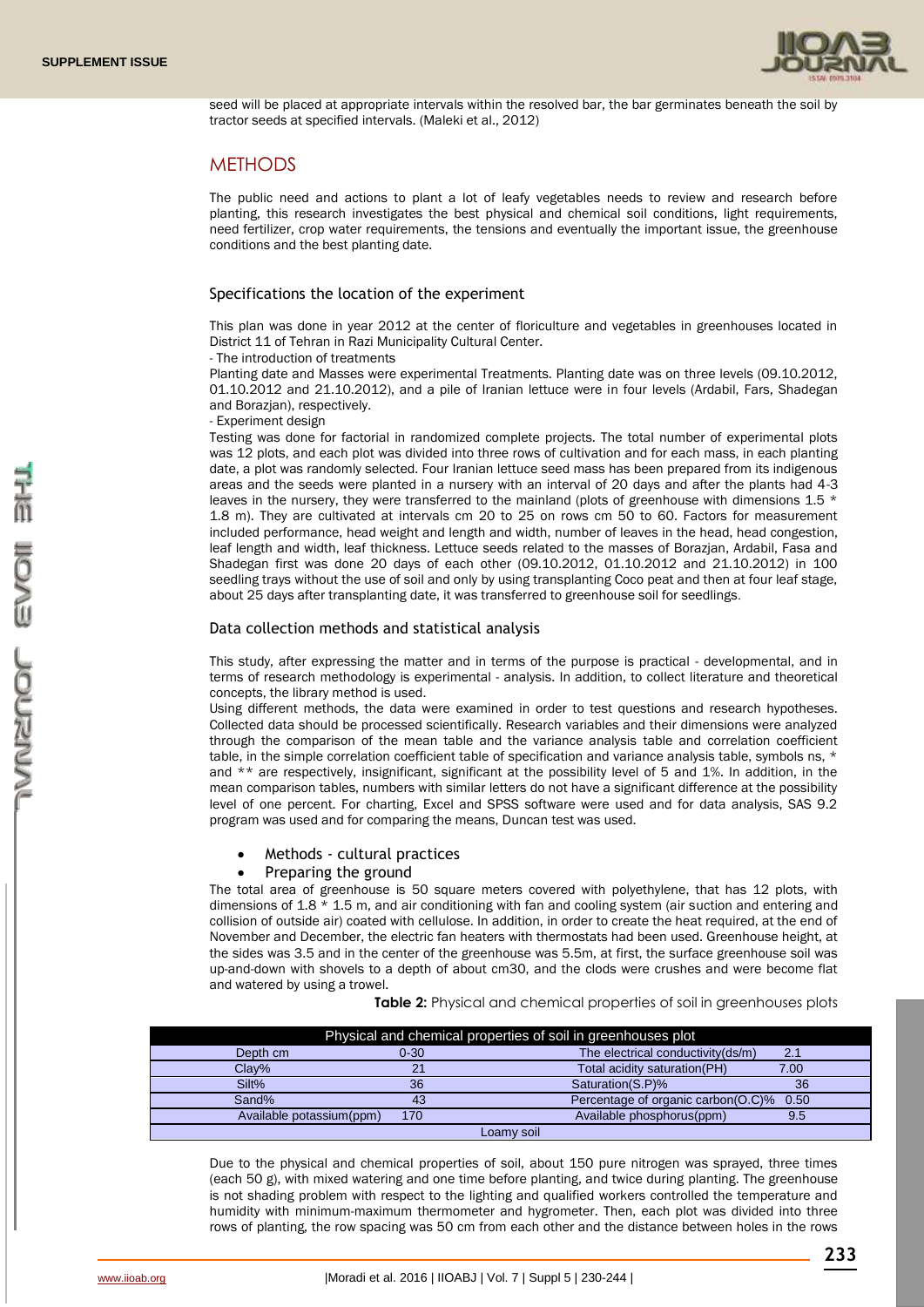

for planting ready seedlings was considered about cm 25, therefore, according to plot size, spacing between shrubs up to four sides of each plot was remained about cm25. Therefore, the number of shrubs for each mass in the period of sowing was 18 shrubs and the total of four masses shrubs, in a period of sowing was 72 shrubs and the total number of tested shrubs, in this test was a total of three periods planting of 216 shrubs.

plantin

Initially, the seeds were planted in a nursery, on 100 planting trays without adding soil and fertilizer, simply by filling holes in the tray, with a mixture of perlite and Coco peat, according to the announced schedule, at a depth of about one cm. In addition, because of the sensitivity and preventing drought, planting trays were named after the names of the masses, with the label on each of the trays and were placed in another greenhouse that the moisture required was controlled by mechanical systems. In addition, after, the seedlings have 3-4 leaves, they were transferred into splitted plots of the greenhouse, and were planted in the prepared pits, by observing to avoid tensions and damage to roots, and immediately, and the first irrigation was done. In order to contact roots with the soil, the transplanting soil was slowly crushed by foot (seedlings, along with Coco peat, around the roots, were extracted from planting trays pits and were planted in the ready pits in the greenhouse. In addition, due to the possibility of a conflict, rather than transplanting transmitted, two seedlings were planted in the desired location, so that if needed, one of the seedlings will be thinned after a while.

#### Ripen

In order to achieve proper plant density in the 6-8 leaf stage, the thinning and removal of weeds were done. In addition, for fertilizing, the urea fertilizer, as much as a third 50 grams, was used according to the number of plants and dissolved plots in water. According to the greenhouse soil moisture, especially, the soil around, the bushes were irrigated on average, twice a week.

#### Harvest

The plots product was harvested to evaluate the ultimate performance of quantitative traits, about two months after the date of transplantation transfer, (12.15.2012, 01.04.2013 and 01.24.2013).

### Estimating the growth parameters

In order to have a better evaluate of testing treatments, Growth analysis was performed. This requires accurate sampling. To calculate the growth characteristics, first, the tables with the name of mass and evaluated traits were designed and with simple equipment, such as kitchen scales, meters, digital caliper and PC, random sampling, and measurement and recording the desired traits were done.

How sampling and measurement of quantitative traits:

With regard to the four plots in each harvest period and due to the number of rows of each plot and the number of plants per row, two plants of each row, six plants of each plot were randomly harvested from a depth of 1 to 2 inches of soil. The harvested plant numbers were recorded in the table and by using the above equipment, the length and width of leaves, head height and width, head weight, head, leaf thickness and counting the number of leaf consumption was performed. In the end, according to the average weight of plants, yield was calculated per unit area.

#### Analysis of data

The analysis of the data, with standardized instruments is one of the key tenets of each study. To investigate the influence of planting dates, mass influence as well as the interaction between planting date in masses, analysis of variance test was used. In Table 3, the results of this test, for each of the traits, are presented. As indicated in Table 3, for the leaf length, the planting date was at 5% level and masses at the 1% level are effective on the leaves, but the interaction of the masses in planting date does not have a significant effect on the length of the leaf. On the leaf width, planting date and the masses at the 1% level is effective on the leaf width, but the interaction of the masses in planting date does not have a significant effect on the leaf width.

For the thickness of leaves, planting date at the 5% level and the masses at the 1% level are effective on the thickness of the leaves, but the interaction of the masses in planting date does not have a significant effect on the thickness of the leaves. Planting date has a significant effect at the 1% level on the weight of the head. However, the masses, and the mass interacts in planting date do not have a significant effect on the weight of the head. About the head height and width of the head, the planting date is effective at the 5% level and the masses, at the 1% level on the head height and the head width; however, an interaction of masses in the planting date does not have a significant effect on head height and width.

In the number of leaves, planting date at the 1% level has a significant effect on the number of leaves, but the masses are not significantly affected, however, the interaction between planting date in the mass at the 5% level has an impact on the number of leaves. Finally, according to Table 3, only time at the 1% level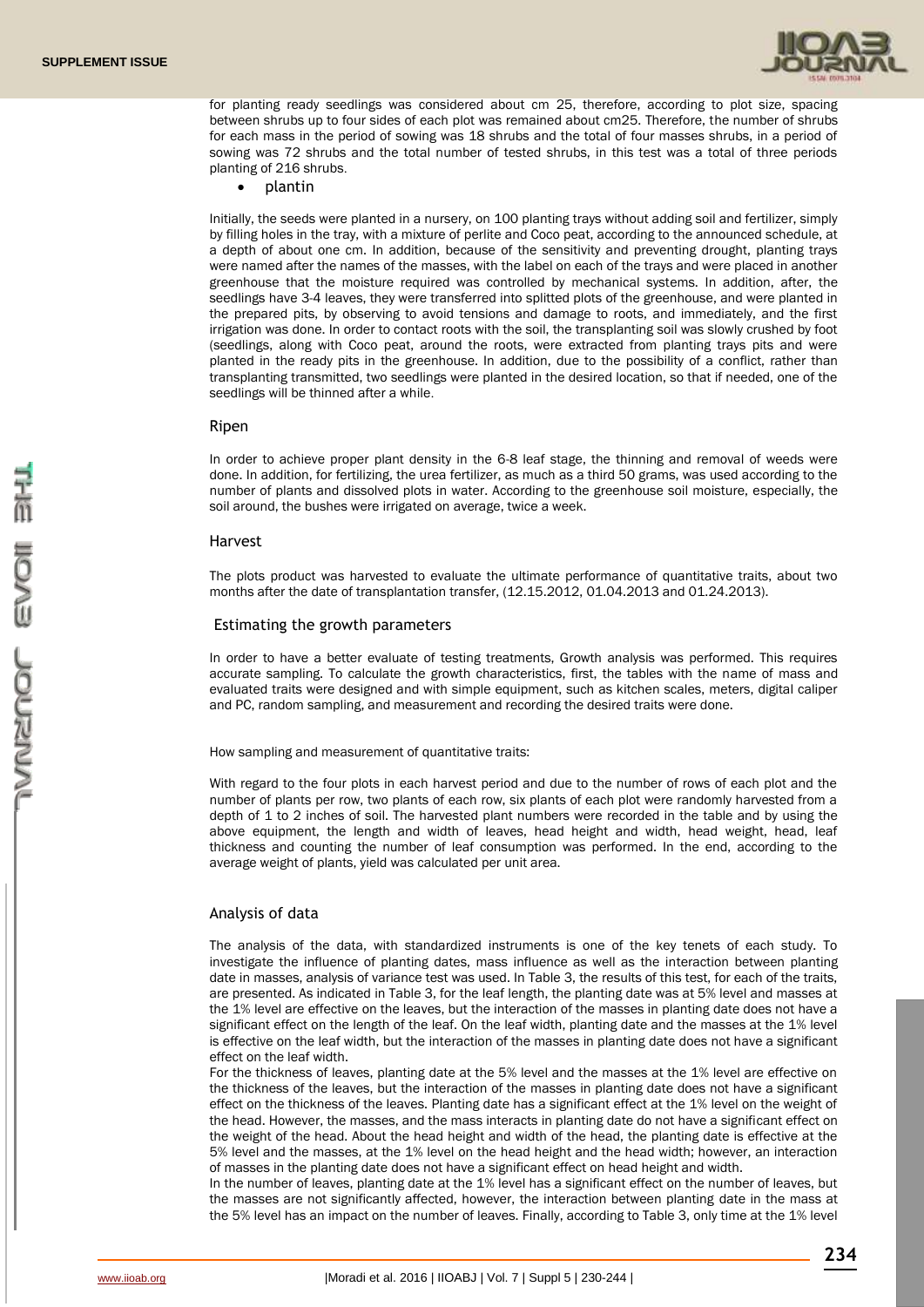

has a significant effect on the performance and the masses as well as an interaction of mass in planting date does not have a significant effect on performance.

**Table 3:** Analysis of variance

| Analysis of variance table<br>average of squares |                |                    |                    |                      |                                                                                                                          |                     |                     |                     |                          |  |
|--------------------------------------------------|----------------|--------------------|--------------------|----------------------|--------------------------------------------------------------------------------------------------------------------------|---------------------|---------------------|---------------------|--------------------------|--|
| <b>Sources</b>                                   | <b>Degrees</b> | Leaf               | Leaf               | Leaf                 | head                                                                                                                     | Head                | Head                | <b>Number</b>       | Performance              |  |
| Change                                           | οf             | length             | width              | thickness            | weight                                                                                                                   | height              | width               | of leaves           |                          |  |
|                                                  | freedom        |                    |                    |                      |                                                                                                                          |                     |                     |                     |                          |  |
| planting date                                    |                | 67.23              | 29.85**            | $0.0042^*$           | 78234.03"                                                                                                                | 124.29              | 202.86              | 91.76               | 5006977.78**             |  |
| <b>Mass</b>                                      | 3              | $304.77$ "         | 26.91"             | $0.0172$ **          | 16015.28 <sup>ns</sup>                                                                                                   | $305.14$ **         | $196.80$ **         | 37.67 <sup>ns</sup> | 1024977.78 <sup>ns</sup> |  |
| Mass planting                                    | 6              | 8.34 <sup>ns</sup> | 7.20 <sup>ns</sup> | 0.0020 <sup>ns</sup> | 13313.19 <sup>ns</sup>                                                                                                   | 25.90 <sup>ns</sup> | 25.60 <sup>ns</sup> | $45.20^{*}$         | 852044.44 <sup>ns</sup>  |  |
| date                                             |                |                    |                    |                      |                                                                                                                          |                     |                     |                     |                          |  |
| Experimental                                     | 24             | 12.88              | 5.13               | 0.0009               | 8257.99                                                                                                                  | 27.60               | 37.72               | 12.61               | 541311.11                |  |
| error                                            |                |                    |                    |                      |                                                                                                                          |                     |                     |                     |                          |  |
| Coefficient of                                   |                | 13.28              | 18.45              | 8.74                 | 24.54                                                                                                                    | 18.41               | 19.61               | 13.45               | 24.54                    |  |
| variation $(\%)$                                 |                |                    |                    |                      |                                                                                                                          |                     |                     |                     |                          |  |
|                                                  |                |                    |                    |                      | ns, * and ** are respectively, the absence of significant difference, a significant difference in the level of 5% and 1% |                     |                     |                     |                          |  |

Now, due to the impact or the absence of impact of planting date, mass and mass interaction between planting date, for each of the variables under consideration, we will discuss in continue and in the following paragraphs, in detail, about the effects of which planting date (10/09/2012, 01.10.2012 and 21.10.2012) or which mass (Ardabil, Fasa, Borazjan or Shadegan) and which interaction.

#### - The effect of planting date:

In [Table 4], the mean comparison of planting dates effect on the leaf length, plant width, leaf thickness, head weight, head height, head width, Number of leaves for consumption and performance per unit area is shown.

**Table 4:** Comparison of the average effect of planting date on the traits of lettuce

| The mean comparison of planting dates effect on the traits in lettuce |             |                  |            |               |            |            |                    |                    |                |  |
|-----------------------------------------------------------------------|-------------|------------------|------------|---------------|------------|------------|--------------------|--------------------|----------------|--|
| <b>Trait</b>                                                          | <b>Time</b> | Leaf             | Leaf       | Leaf          | head       | Head       | Head               | <b>Number</b>      | Performance(gr |  |
|                                                                       |             | $l$ ength $(cm)$ | width(cm)  | thickness(mm) | weight(gr) | height(cm) | width(cm)          | 0f                 | per $m^2$ )    |  |
|                                                                       |             |                  |            |               |            |            |                    | leaves             |                |  |
| 10/09/2012                                                            |             | 29.042 a         | 13.92a     | 0.3560a       | 416.25 a   | 30.31a     | 34.52 a            | 27.54a             | 3330.0 a       |  |
|                                                                       | 01.10.2012  | 27,604 a         | $12.15$ ab | 0.3575a       | 426.25 a   | 30.46a     | 32.77 a            | 28.42 a            | 3410.0 a       |  |
|                                                                       | 21.10.2012  | 24.417 b         | 10.77 b    | 0.3244 b      | 281.67 b   | 24.81 b    | 26.69 <sub>b</sub> | 23.25 <sub>b</sub> | 2253.3 b       |  |
| The Column with the same letters are not significantly different.     |             |                  |            |               |            |            |                    |                    |                |  |

In summary, the findings on the effect of planting date on the physical characteristics of lettuce are shown in[ Fig. 1] and we continue the discussion:

Effect of planting date on the traits of lettuce

| Leaf length                                                                                 |
|---------------------------------------------------------------------------------------------|
| The effect of planting date on the length of the leaf is significant at the 5% level. After |
| reviewing Comparing the date of planting, it found no significant difference between        |
| two dates during the first and second cultivation in leaf length, but on the third planting |
| date, a significant difference between the leaf length and the two previous dates was       |
| created. In addition, the maximum length of the leaf was observed in the first planting     |
| date and the minimum length of the leaf was observed on the third planting date.            |
| Leaf width                                                                                  |
| The effect of planting date on the width of the leaf is significant at the 1% level. After  |
| reviewing Comparing the date of planting, it found no significant difference between        |
| two dates during the first and second cultivation in leaf width, also there was no          |
| significant difference in the third and second planting date between the leaf width and     |
| there is a significant difference between the third and the first planting date in leaf     |
| width. In addition, the maximum width of the leaf was observed on the first planting        |
| date and the minimum was observed on the third planting date.                               |
| Leaf thickness                                                                              |
| The effect of planting date on the thickness of the leaf is significant at the 5% level.    |
| After reviewing Comparing the date of planting, it found no significant difference          |
| between two dates of the first and second cultivation in leaf thickness, but on the third   |
| planting date, a significant difference between the leaf thickness and the two previous     |
| dates was created. In addition, the maximum thickness of the leaf was observed in the       |
| second planting date and the minimum was observed on the third planting date.               |
| head weight                                                                                 |
| The effect of planting date on the weight of the head is significant at the 1% level. After |
| reviewing Comparing the date of planting, it found no significant difference between        |
| two dates of the first and second cultivation in head weight, but a significant difference  |
| was created on the third planting date and the first and second dates between head          |
| weight and on the third date, the head weight was reduced significantly. The maximum        |

weight of the head was observed in the second planting date.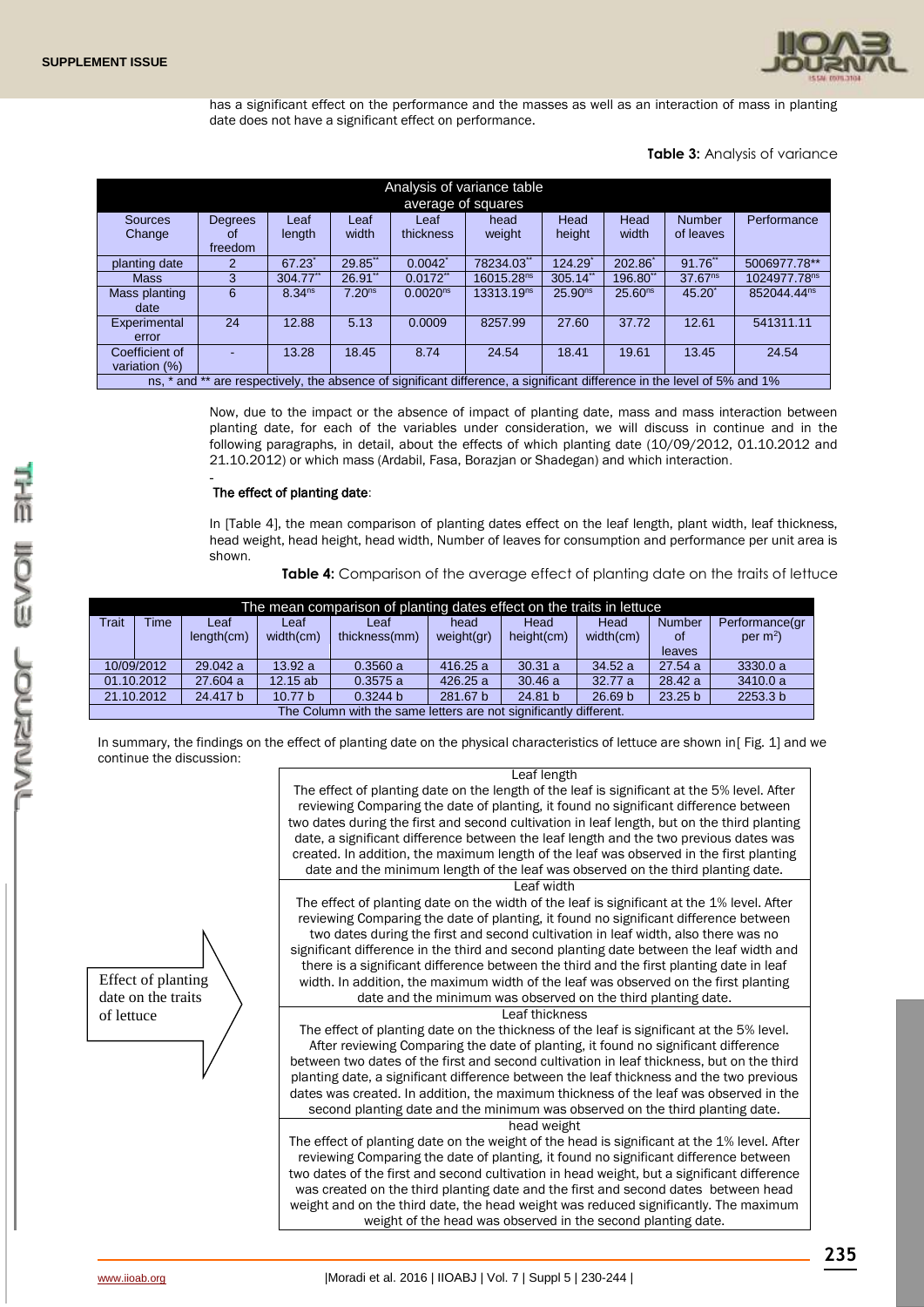

| Head height                                                                                 |
|---------------------------------------------------------------------------------------------|
| The effect of planting date on the height of the head is significant at the 5% level. After |
| reviewing Comparing the date of planting, it found no significant difference between        |
| two dates of the first and second cultivation in head height, but a significant difference  |
| was created on the third planting date between the head height and two previous             |
| dates and in the third plating date, the head height was reduced significantly. The         |
| maximum height of the head was observed in the second planting date.                        |
| Head width                                                                                  |
| The effect of planting date on the width of the head is significant at the 5% level. After  |
| reviewing Comparing the date of planting, it found no significant difference between        |
| two dates of the first and second cultivation in head width, but a significant difference   |
| was created between the third planting date and the first and second dates in the head      |
| width and in the third plating date, the head width was reduced significantly. The          |
| maximum width of the head was observed in the second planting date.                         |
| Number of leaves                                                                            |
| The effect of planting date on the number of leaves is significant at the 1% level. After   |
| reviewing Comparing the date of planting, it was found a significant difference between     |
| the third planting date with the first and second in the number of leaves, but there was    |
| no significant difference between the first and second dates in the number of leaves.       |
| The minimum number of leaves was observed on the third planting date and the                |
| maximum was observed in the second planting date.                                           |
| Performance per unit area                                                                   |
| The effect of planting date on the performance is significant at the 1% level. After        |
| reviewing Comparing the date of planting, it found no significant difference between        |
| two dates of the first and second cultivation in performance per unit area, but a           |
| significant difference was created between these two dates with the third planting date     |
| in the performance and the performance was reduced significantly in the third planting      |
| date. The maximum performance was observed in the second planting date.                     |

| bb)<br>ы<br>Þ<br>اوند و استشر سرا<br>ø<br>Ħ<br>μ<br>\$<br>Ħ<br>Ħ<br>es.<br>14<br>دروات | 16 <sub>2</sub><br>7<br>M<br>Ĥ<br>u<br>رال المالي تر<br>×<br>n<br>درج است                |
|----------------------------------------------------------------------------------------|------------------------------------------------------------------------------------------|
| 450<br>408<br>150<br>106<br>230<br>300<br>üü<br>m<br><b>SB</b><br>×<br>ŧ,<br>دی مب     | 834<br>838<br>134<br>0.17<br>g<br>5.932<br>9.25<br>03<br>(12)<br><b>ITEL</b><br>نازی کنب |
| ü                                                                                      | $11 -$                                                                                   |
| 13                                                                                     | 38                                                                                       |
| Ħ                                                                                      | 12                                                                                       |
| 13                                                                                     | 譡                                                                                        |
| n                                                                                      | 12                                                                                       |
| ы                                                                                      | ۹                                                                                        |
| is                                                                                     | <b>IB</b>                                                                                |
| ž                                                                                      | t                                                                                        |
| ×                                                                                      | i                                                                                        |
| (10.1)                                                                                 | <b>PESCASS</b>                                                                           |
| 148.1                                                                                  | <b>NUMBER</b>                                                                            |
| $m_{\pi}$                                                                              | ait no                                                                                   |
| 4000                                                                                   | 10                                                                                       |
| 1100                                                                                   | ź                                                                                        |
| 5000                                                                                   | Ħ                                                                                        |
| 1100                                                                                   | tá                                                                                       |
| 2000                                                                                   | ž                                                                                        |
| 1110                                                                                   | Ń                                                                                        |
| 3000                                                                                   | 041,010                                                                                  |
| hito.                                                                                  | pin for                                                                                  |
| ó                                                                                      | m                                                                                        |
| $044 - 041$                                                                            | $\overline{a}$                                                                           |
| $\sim$                                                                                 | 148                                                                                      |
| $-1180$                                                                                | درج بجب                                                                                  |

**Fig. 2:** graphs of the effect of planting date on the physical characteristics of lettuce are plotted:

…………………………………………………………………………………………………………………………….. Mass Effect

> In [Table 6], Mean comparisons of different masses on leaf length, leaf width, leaf thickness, head weight, head height, head width, number of leaves and performance per unit area are shown.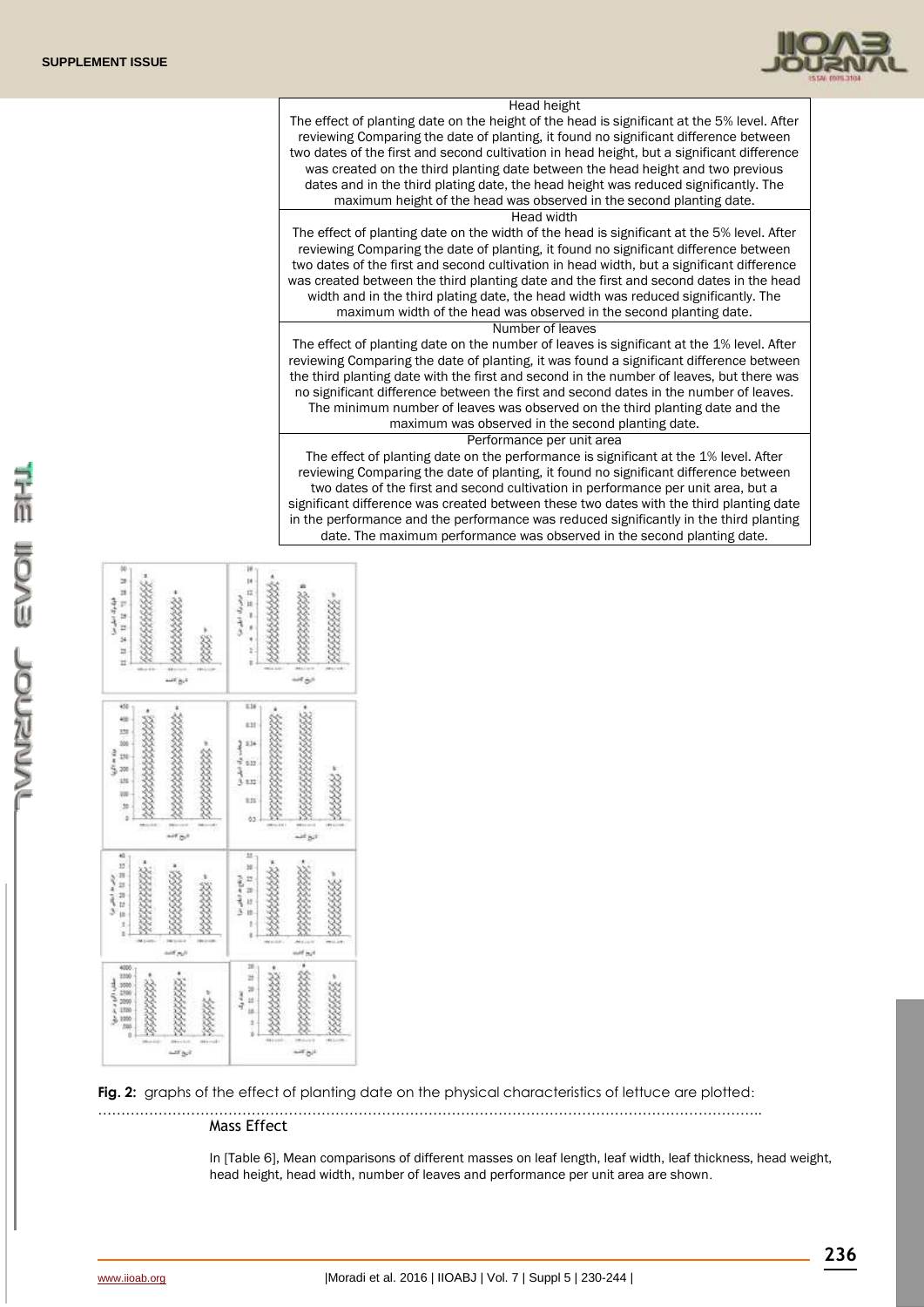

**Table 6:** Mean comparisons of different masses, on the traits

|         | The mean comparison of different masses on the traits in lettuce  |                    |                   |               |            |            |           |               |                |  |  |  |
|---------|-------------------------------------------------------------------|--------------------|-------------------|---------------|------------|------------|-----------|---------------|----------------|--|--|--|
| Trait   | <b>Mass</b>                                                       | Leaf               | Leaf              | ∟eaf          | head       | Head       | Head      | <b>Number</b> | Performance(gr |  |  |  |
|         |                                                                   | $l$ ength $(cm)$   | width(cm)         | thickness(mm) | weight(gr) | height(cm) | width(cm) | 0f            | per $m^2$ )    |  |  |  |
|         |                                                                   |                    |                   |               |            |            |           | leaves        |                |  |  |  |
| Ardabil |                                                                   | 33.89a             | 13.08a            | 0.3664b       | 331.11a    | 33.53a     | 38.17a    | 26.17ab       | 2648.9a        |  |  |  |
|         |                                                                   |                    |                   |               |            |            |           |               |                |  |  |  |
|         | <b>Borazian</b>                                                   | 22.39c             | 12.39a            | 0.3975a       | 418,06a    | 21.00c     | 28.72b    | 28.17a        | 3344.4a        |  |  |  |
|         | Fasa                                                              | 29.81b             | 13.81a            | 0.3167c       | 346.94a    | 26.89b     | 30.44b    | 23.17b        | 2775.6a        |  |  |  |
|         | Shadegan                                                          | 22.00 <sub>c</sub> | 9.83 <sub>b</sub> | 0.3033c       | 402.78a    | 32.69a     | 27.97b    | 27.67a        | 322.2a         |  |  |  |
|         | The Column with the same letters are not significantly different. |                    |                   |               |            |            |           |               |                |  |  |  |

In summary, the findings in the effect of mass on the physical characteristics of lettuce are shown in[ Fig. 3] and we continue the discussion:

#### Leaf length

There is a significant difference between the study masses at the 1% level on the leaf length. After reviewing Comparing the date of planting, it was found no significant difference between Borazjan and Shadegan masses, but these two masses have a significant difference with Ardabil and Fasa masses. In addition, there was a significant difference between two masses of Fasa, Ardabil in leaf length and the minimum leaf length was observed in Shadegan, and the maximum leaf length was observed in Ardabil.

#### Leaf width

There is a significant difference between the study masses at the 1% level on the leaf width. There was no significant difference between three masses of Ardabil, Borazjan, Fasa, but Shadegan mass had a significant difference with these three masses in leaf width, and the leaf width reduced. The minimum leaf width was observed in Shadegan, and the maximum leaf width was observed in Fasa.

#### Leaf thickness

There is a significant difference between the study masses at the 1% level on the leaf thickness. There was no significant difference between three masses of Fasa and Shadegan, but these two masses had a significant difference with Ardabil and Borazjan masses in leaf thickness. The minimum leaf thickness was observed in Shadegan mass, and the maximum leaf thickness was observed in Borazjan.

#### head weight

There was no significant difference between the study masses on the head weight. There was no significant difference in terms of head weight. The minimum head weight was observed in Ardabil mass, and the maximum was observed in Borazjan.

#### Head height

There is a significant difference between the study masses at the 1% level at the head height. There was no significant difference between Ardabil and Shadegan masses, but these two masses had a significant difference with Fasa and Borazjan masses in head height. There was a significant difference between two masses of Borazjan and Fasa in terms of the head height. The minimum head height was observed in Borazjan, and the maximum was observed in Ardabil.

#### Head width

There is a significant difference between the study masses at the 1% level on the head width. There was no significant difference between three masses of Borazjan and Shadegan and Fasa in head width, but these three masses had a significant difference with Ardabil mass in head width. The minimum head width was observed in Shadegan, and the maximum was observed in Ardabil.

#### Number of leaves

There was no significant difference between the study masses on the number of leaves. There was no significant difference in Borazjan, Ardabil and Shadegan mass, but these Borazjan and Shadegan masses had significant differences in Fasa mass in terms of the number of usable leaves. The minimum number of leaves was observed in Fasa mass, and the maximum was observed in Borazjan.

## Performance per unit area

There was no significant difference between the study masses on the performance. There was no significant difference in the four masses of Borazjan, Ardabil, Fasa and Shadegan. The minimum performance was observed in Ardabil mass, and the maximum was observed in Borazjan.

In [Fig. 4] graphs of the effect of mass on the physical characteristics of lettuce are plotted:

Effect of mass on the traits of lettuce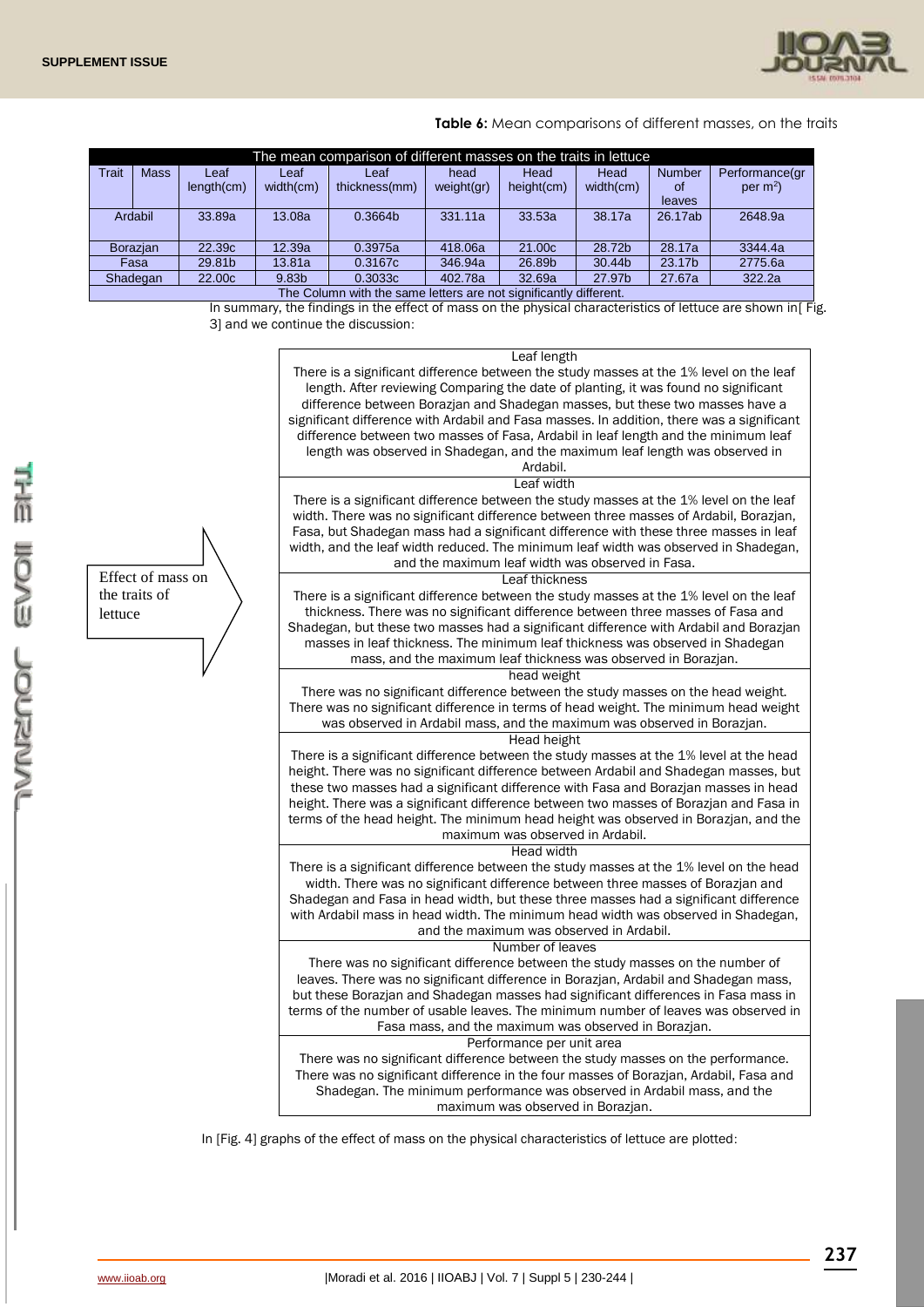



**Fig. 4:** Charts for mass effect on the physical characteristics of lettuce

……………………………………………………………………………………..

## Interaction between planting date and the mas**:**

In [Table 7], Mean comparisons of interaction between planting date and the mass on leaf length, leaf width, leaf thickness, head weight, head height, head width, number of leaves and performance per unit area are shown.

|             | Mean comparisons of interaction between planting date and the mass on the traits in lettuce |              |           |                                                                   |             |              |             |              |                |  |  |
|-------------|---------------------------------------------------------------------------------------------|--------------|-----------|-------------------------------------------------------------------|-------------|--------------|-------------|--------------|----------------|--|--|
| <b>Mass</b> | Tim                                                                                         | Leaf         | Leaf      | Leaf                                                              | head        | Head         | Head        | <b>Numbe</b> | Performance(g) |  |  |
|             | e                                                                                           | length(cm    | width(cm) | thickness(mm                                                      | weight(gr)  | height(cm    | width(cm)   | r of         | r per $m^2$ )  |  |  |
|             |                                                                                             |              |           |                                                                   |             |              |             | leaves       |                |  |  |
| Ardabil     | 6.21                                                                                        | 37.00a       | 14.08ab   | 0.3725bc                                                          | 371.67bc    | 35.83ab      | 43.25a      | 26.00        | 2973.3bcd      |  |  |
|             | $\boldsymbol{\mathsf{x}}$                                                                   |              |           |                                                                   | d           |              |             | $b-f$        |                |  |  |
|             | 7.10                                                                                        | 33.00ab      | 12.67bcd  | 0.3592bcd                                                         | 333.33bc    | 32.75a-d     | 38.75ab     | 24.50        | 2666.7bcd      |  |  |
|             |                                                                                             |              |           |                                                                   | d           |              |             | $c-f$        |                |  |  |
|             | 7.30                                                                                        | 31.67abc     | 12.50bcd  | 0.3675bc                                                          | 288.33cd    | 32.00 a-d    | $32.50$ a-d | 28.00        | 2306.7cd       |  |  |
|             |                                                                                             |              |           |                                                                   |             |              |             | $a-e$        |                |  |  |
| Borazj      | 6.20                                                                                        | $23.17d - q$ | 13.42abc  | 0.3883b                                                           | 408.33a-d   | 21.17ef      | 30.00bcd    | 28.83        | 3266.7 a-d     |  |  |
| an          | $\boldsymbol{\mathsf{x}}$                                                                   |              |           |                                                                   |             |              |             | a-d          |                |  |  |
|             | 7.10                                                                                        | 25.67 c-f    | 14.42ab   | 0.4467a                                                           | 558.33a     | 23.17def     | 34.00 a-d   | 33.83a       | 4466.7a        |  |  |
|             | 7.30                                                                                        | 18.33g       | 9.33 cd   | 0.3575bcd                                                         | 287.50cd    | 18.67f       | 22.17d      | 21.83        | 2300.0 cd      |  |  |
|             |                                                                                             |              |           |                                                                   |             |              |             | ef           |                |  |  |
| Fasa        | 6.20                                                                                        | 32.42ab      | 17.00a    | 0.3275cd                                                          | $425.83a -$ | $30.08a - e$ | 34.67 abc   | 24.50        | 3406.7 a-d     |  |  |
|             | $\boldsymbol{\mathsf{x}}$                                                                   |              |           |                                                                   | d           |              |             | c-f          |                |  |  |
|             | 7.10                                                                                        | 29.33 bcd    | 12.00bcd  | 0.3158 cde                                                        | 330.83      | 27.25 b-f    | 28.17 bcd   | 24.00        | 2646.7 bcd     |  |  |
|             |                                                                                             |              |           |                                                                   | bcd         |              |             | def          |                |  |  |
|             | 7.30                                                                                        | 27.67 b-e    | 12.42 bcd | 0.3067 de                                                         | 284.17 cd   | 23.33 def    | 28.50 bcd   | 22.33        | 2273.3 cd      |  |  |
|             |                                                                                             |              |           |                                                                   |             |              |             | def          |                |  |  |
| Shade       | 6.20                                                                                        | $23.58 d-q$  | 11.17 bcd | 0.3358 bcd                                                        | 459.17      | 34.17 abc    | 30.17 bcd   | 30.83        | 3673.3 abc     |  |  |
| gan         | $\boldsymbol{\mathsf{x}}$                                                                   |              |           |                                                                   | abc         |              |             | abc          |                |  |  |
|             | 7.10                                                                                        | 22.42 efg    | 9.50 cd   | 0.3083 de                                                         | 482.50 ab   | 38.67 a      | 30.17 bcd   | 31.33        | 3860.0 ab      |  |  |
|             |                                                                                             |              |           |                                                                   |             |              |             | ab           |                |  |  |
|             | 7.30                                                                                        | $20.00$ fg   | 8.83 d    | 0.2658e                                                           | 266.67 d    | 25.5253      | 23.58 cd    | 20.83 f      | 2133.3 d       |  |  |
|             |                                                                                             |              |           |                                                                   |             | c-f          |             |              |                |  |  |
|             |                                                                                             |              |           | The Column with the same letters are not significantly different. |             |              |             |              |                |  |  |

**Table 7:** Comparison interaction of planting date  $\times$  the mass in traits

### Leaf length

The interaction of the mass in planting date was not significant on the leaf length. After reviewing the mean comparison, the interaction of mass was cleared in planting date. There was no significant difference between the first date of Borazjan mass with the second and third date of Shadegan mass in leaf length. However, there was a

significant difference between the interaction of the first date of Ardabil mass with the first date of Borazjan and Shadegan masses. However, the minimum leaf length was observed in the third planting date of Borazjan mass and the maximum leaf length was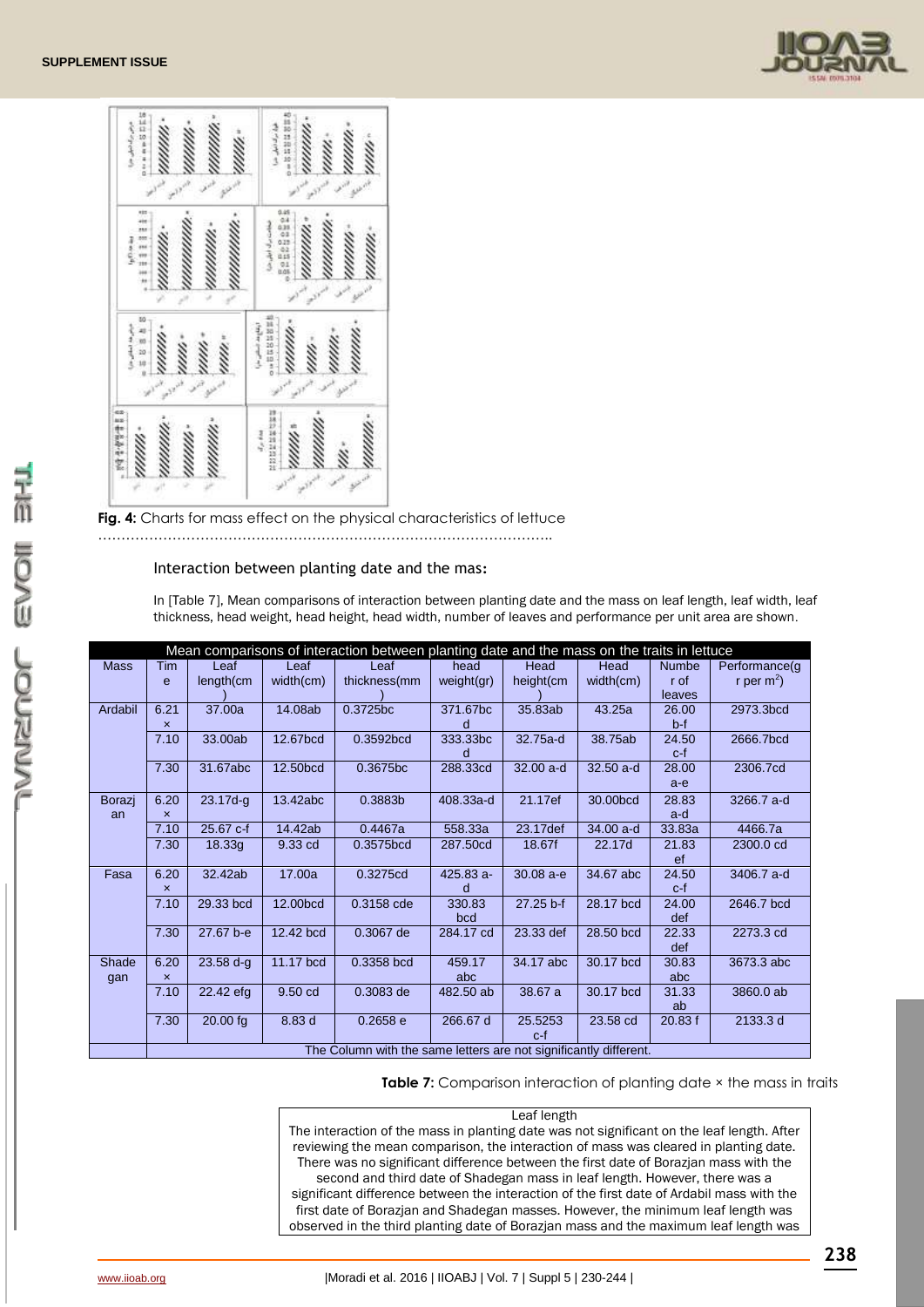Effect of planting date and the mass on the traits of lettuce



## observed in the first planting date of Ardabil mass.

Leaf width The interaction of the mass in planting date was not significant on the leaf width. There was a significant difference between the first planting date of Ardabil, Fasa and Borazjan mass with the third planting date of Shadegan mass in leaf width. There was a significant difference between the first planting date of Fasa mass with the second and third planting date of Ardabil, Fasa and Borazjan mass in leaf width. The minimum leaf width was observed in the second planting date of Borazjan mass and the maximum leaf width was observed on the third planting date of Shadegan mass.

#### Leaf thickness

The interaction of the mass in planting date was not significant on the leaf thickness. There was a significant difference between the second planting dates of Borazjan mass with other dates and other masses in leaf thickness. However, there was no significant difference between the second planting date of Ardabil mass with the third planting date of Borazjan mass and the first date of Shadegan mass in leaf thickness. The minimum leaf thickness was observed in the third planting date and Shadegan mass and the maximum leaf thickness was observed in the third planting date of Borazjan mass.

#### head weight

The interaction of the mass in planting date was not significant on the head width. There was a significant difference between the second planting date of Borazjan mass, the first planting date of Borazjan, Fasa and Shadegan masses and the second planting date of Shadegan mass with other dates and masses in terms of head weight. The minimum head width was observed in the third planting date of Shadegan mass and the maximum head width was observed in the third planting date of Shadegan

> mass. Head height

The interaction of the mass in planting date was not significant on the head height. There was a significant difference between the first, second and third planting date of Borazjan mass with the first planting date of Ardabil and Shadegan mass in head height. There was a significant difference between the third planting dates of Ardabil mass with the third planting date of Borazjan mass in head height. But there was no significant difference between the second and third planting date of Ardabil mass with the second planting date of Borazjan and the first, second and third planting date of Fasa masses in head height. The minimum head height was observed in the third planting date of Borazjan mass and the maximum head height was observed in the second planting date of Shadegan mass.

Head width

The interaction of the mass in planting date was not significant on the head width. There was no significant difference between the first planting dates of Ardabil mass with the first planting date of Fasa mass in head width. There was a significant difference between the first planting dates of Borazjan mass with the first planting date of Shadegan mass in head width. The minimum head width was observed on the third planting date of Borazjan mass and the maximum head width was observed in the first

## planting date of Ardabil mass.

Number of leaves

The interaction of the mass in planting date in head width was significant on the number of leaves at the 5% level. The planting date became clear, there was a significant difference between the second planting date of Borazjan mass and the second planting date of Ardabil and Fasa mass in the number of leaves. There was no significant difference between the first and second planting dates of Shadegan mass with the third planting date of Ardabil mass. The minimum number of leaves was observed on the third planting date of Shadegan mass and the maximum number of leaves was observed on the second planting date of Borazjan mass.

### Performance per unit area

The interaction of the mass in planting date was not significant on the performance. There was a significant difference between the second planting date of Borazjan mass with the first, second and third planting date of Ardabil, second and third planting date of Fasa mass and the third planting date of Shadegan mass in performance. There was no significant difference between the first planting dates of Borazjan mass with the first, second and third planting date of Ardabil, Fasa and Shadegan mass in performance. The minimum performance was observed on the third planting date of Shadegan mass and the maximum head height was observed in the second planting date of Borazjan mass.

In [Fig. 5] interactions of the planting date and the mass on the physical characteristics of lettuce are plotted: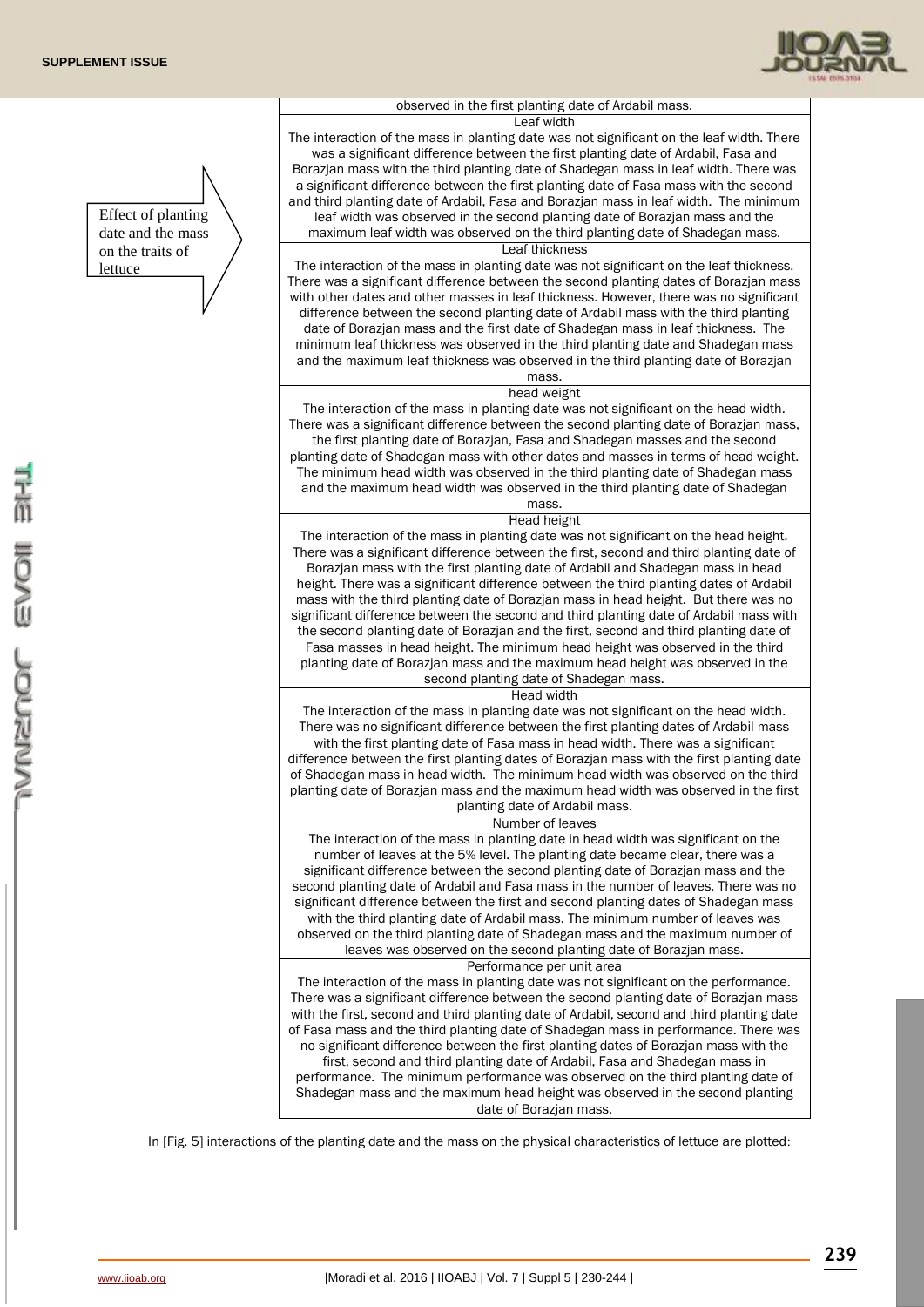



**Fig. 5 :** Charts for interaction of planting date and mass effect on the physical characteristics

#### ………………………………………………………………………………………………………………………………………. o Correlation coefficient

Pearson correlation coefficients in [Table 8] is listed to examine the relation between each of the traits

| Correlat<br>ion                          | Leaf<br>length(c<br>m) | Leaf<br>width(c<br>m) | Leaf<br>thickness(mm)                                                                                                      | head<br>weight(gr) | Head<br>height(cm) | Head<br>width(cm) | Number<br>οf<br>leaves | Performan<br>ce(gr per<br>m <sup>2</sup> |
|------------------------------------------|------------------------|-----------------------|----------------------------------------------------------------------------------------------------------------------------|--------------------|--------------------|-------------------|------------------------|------------------------------------------|
| Leaf<br>length(c<br>m)                   |                        |                       |                                                                                                                            |                    |                    |                   |                        |                                          |
| Leaf<br>width(c<br>m)                    | $0.704*$               | 1                     |                                                                                                                            |                    |                    |                   |                        |                                          |
| Leaf<br>thicknes<br>$s$ (mm)             | $0.208**$              | $0.489**$             | $\mathbf{1}$                                                                                                               |                    |                    |                   |                        |                                          |
| head<br>weight(<br>gr)                   | $0.036**$              | $0.360**$             | $0.504**$                                                                                                                  | 1                  |                    |                   |                        |                                          |
| Head<br>height(c<br>m)                   | $0.485***$             | $0.053**$             | $0.185***$                                                                                                                 | $0.257**$          | $\overline{1}$     |                   |                        |                                          |
| Head<br>width(c<br>m)                    | $0.861**$              | $0.674*$              | $0.450**$                                                                                                                  | $0.328**$          | $0.583*$           | $\overline{1}$    |                        |                                          |
| Number<br>of<br>leaves                   | $0.019**$              | $0.211**$             | $0.599*$                                                                                                                   | $0.867***$         | $0.334**$          | $0.321**$         | $\mathbf{1}$           |                                          |
| Perform<br>ance(gr<br>per m <sup>2</sup> | $0.267**$              | $0.014***$            | $0.260**$                                                                                                                  | $1.00**$           | $0.057**$          | $0.136***$        | $0.774**$              | $\mathbf{1}$                             |
|                                          |                        |                       | ns, * and ** are respectively, the absence of a significant difference, a significant difference in the level of 5% and 1% |                    |                    |                   |                        |                                          |

**Table 8:** Pearson's correlation coefficient for the relation between traits

[Table 8] shows a significant positive correlation between leaf length and leaf width, the higher length of the leaves, the leaf width more increase significantly. In addition, there was a significant positive correlation between leaf length and the width of the head, the higher length of the leaf, and the width of the head increases significantly. There was no significant relation between leaf length and other traits. There was a positive and significant relation between leaf width and the width of the head, with increasing leaf width, the width of the head increases.

There was a significant and positive correlation between the thickness and number of leaves. With increasing leaf thickness, the leaf number increases.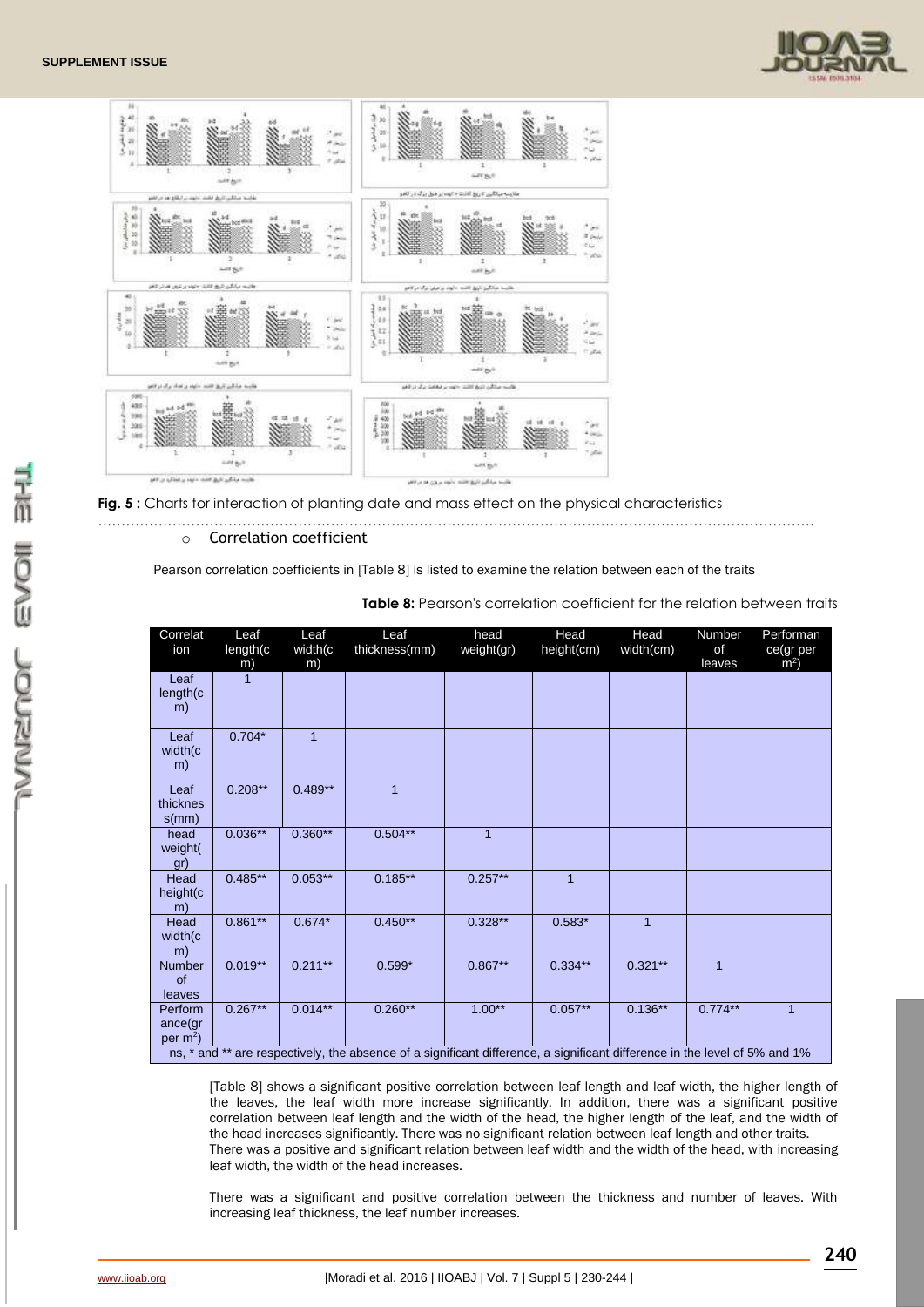

There was a significant positive relation between head weight and number of leaves as well as the performance. With increasing head weight, number of leaves increases as well as with increasing head weight, the performance increases.

There was a positive and significant correlation with 95% confidence between head height and head width, by increasing the head height, the head width increases.

There was a positive and significant relation between the number of leaves and the performance with 99% confidence, with an increase in the number of leaves, the performance increases.

## RESEARCH FINDINGS

According to the fact that the variance analysis test table is general, maybe, there a significant difference between the lowest and highest average of traits, that cannot be identified by using variance analysis tables, that is due to the uniform distribution of averages related to trait levels of study around the total average, so, in an average comparison table, by using Duncan test, in general, any small fluctuations between level traits are identified and maybe, according to Duncan test, a significant difference will be observed. For example, an interaction effect between the date of planting and leaf length was not significant, after examining the comparison of average for mass interaction effect in the date of planting, It was found a significant difference in the first date of Ardabil mass with the first date of Borazjan and Shadegan mass on the leaf length or according to the table; an interaction effect between the date of planting and the leaf width was not significant, after checking Compare average, an interaction effect between the date of planting became clear, in the first planting date of Ardabi, Fasa and Borazjan masses with the third planting date of Shadegan mass, there was a significant difference in leaf width attribute, also there is a significant difference in the first date of planting of Fasa mass with the second and third planting date of Ardabil, Fasa and Borazjan mass in a width of the leaf.

## CONCLUSION OF THE RESEARCH

In the hypothesis of this study, it was predicted a difference between the masses of Iranian lettuce in the greenhouse cultivation, also there was a difference between the different dates of planting lettuce in the greenhouse. Of course, in this study, different quantitative traits, including leaf length and width, head height and width, thickness and number of leaves and the performance per unit area between four masses of Iranian lettuce (Ardabil, Fars, Borazjan and Shadegan) was determined, therefore, in the general view, there was a significant difference in three planting dates between the traits, which in the following the traits are discussed and concluded.

In studying the effect of planting date, it was concluded no significant difference between the first and the second planting date in leaf length, but in the third planting date, a significant difference was created between the leaf length and two previous dates. There was significant difference between two planting dates of first and second, second and third in the leaf width, but a significant difference was created between third and first planting date in leaf width, also, there was no significant difference between the first and the second planting date in the thickness of leaves, but in the third planting date, a significant difference was created with the previous two planting dates, also there was no significant difference between the first and the second planting date in the head weight, but a significant difference was created between the third planting date and the first and second planting date in the head weight, also there was no significant difference between the first and second planting date, at head height, but a significant difference was created on the third planting date with two previous dates, also, there was no significant difference between the first and the second planting date in the width of the head, however a significant difference was created between the third planting date and the first and second planting date, also a significant difference was created between the third planting date with the first and second in the number of leaves, but there was no significant difference between the first and second date in the number of leaves, and finally, there was no significant difference between the first and second planting date in the performance per unit area, however, these two planting dates were created a significant difference with the third planting date in the performance [Table 4-2].

In studying the effect of the mass, it was concluded no significant difference between Borazjan and Shadegan masses in the length of the leaf, but these two masses were significantly different with the masses of Ardabil and Fasa, and there was a significant difference between the two masses of Fasa and Ardebil in terms of the leaf length, also, there was no significant difference between three masses of Ardabil, Borazjan and Fasa in terms of leaf width, but Shadegan mass was significantly different with these three masses in terms of leaf width, also there were no significant differences between the masses of Fasa and Shadegan in leaf thickness, but these two masses were significantly different with masses of Ardabil and Borazjan and there was a significant difference between the two masses of Borazjan and Ardebil in terms of leaf thickness, also, there was no significant difference between the four masses of Ardabil, Borazjan, Fasa and Shadegan in terms of the weight of the head, also, there was no significant difference between the masses of Ardabil and Shadegan in the height of head, but two masses were significantly different with the masses of Fasa and Borazjan and there was a significant difference between the two masses of Borazjan and Fassa in terms of head height, also there was no significant difference between three masses of Borazjan, Fasa and Shadegan in terms of the width of the head and the three masses were significantly different with the masses of Ardabil in terms of the width of the head, also there was no significant difference between the three masses of Borazjan, Ardabil and Shadegan in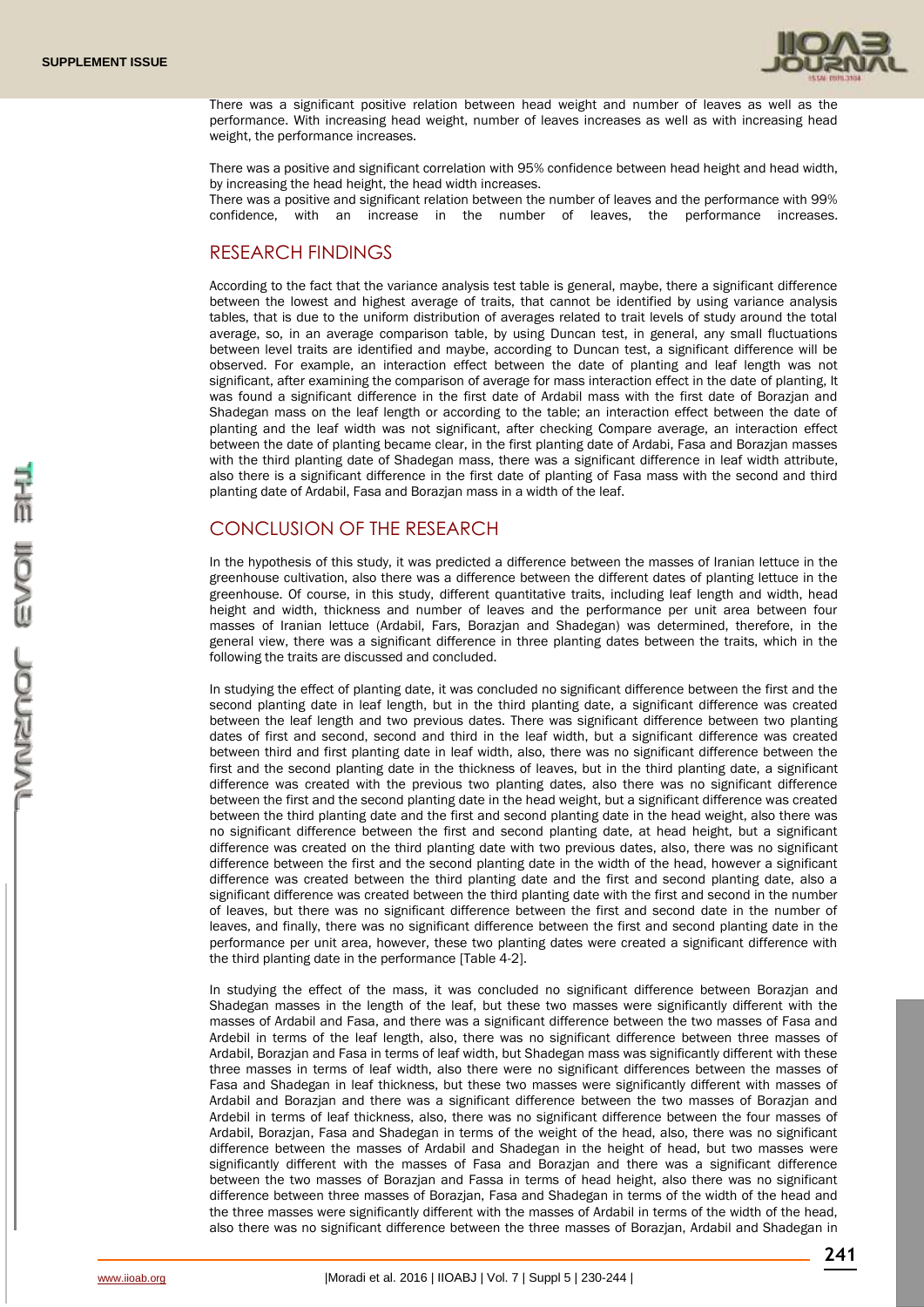

the number of leaves and masses of Borazjan and Shadegan were significantly different with the Fasa mass in terms of the number of leaves, ultimately, there was no significant difference between four Borazjan masses of Borazjan, Ardabil, Fasa and Shadegan in terms of performance.

According to compare the research results with the results of other researchers in the field to study the effects of planting date on various plants, it can be seen that planting date and variety have a significant effect on the performance and characteristics of various plants, for example, in the research of Mr. Balandari and Rezvani, in 2010, about the effect of planting date (23.04, 11.09 and 01.11.2010) and density of shrub on the leaf surface traits, leaf dry weight, stem and inflorescence dwarf chicory, the results show that, planting date has significant effects on dry weight, and the highest dry weight was in a second planting date and the lowest was in the third planting date that are similar to the results of this study about the second planting date of Borazjan lettuce and the third planting date of all masses. Or in the investigation of Mr. Abu Talib and colleagues, about the effect of planting date on components and performance of two varieties of Hamedan and Ramhormoz garlic in 2010, the test results showed that the effect of planting date (23.10, 06.11, 21.11 and 06.12.2010) and the number of leaves, plant height, stem diameter and performance is significant, that are similar to the results, about the effect of planting date and the masses on the lettuce traits, of course, in this study, some characteristics, in some masses of the first planting date was significant compared to other masses, like the first date in Ardebil mass and the first date in Borazjan mass had significant difference in leaf width attribute that were in conflict with the results of Mr. Aboutalebi, based on Hamedan varieties in the first cultivate had a significant superiority in all traits compared to the Rāmhormoz type. Compared with the results, Mr. Seyedi and Nemati about the effect of the arrangement and planting date (20.1, 30.1, 10.2 and 20.2) on melon fruit performance and components in Jarju area in 2007, results showed that the effect of planting date on performance, average weight and number of melon fruits were significant per hectare and were the most widely performance in the first planting date, that in comparing with the results of this study, it was similar to the effect of planting date on lettuce traits, but in the performance of lettuce in this study, the difference between the first and second planting date was not significant, but both tests were similar about the significant reduction of performance in the third planting. In addition, the results of Mr. Hosseini Darani and his colleagues, in 2011, about the effects of planting date (09.04, 19.04, 29.04 and 05.09.2011), on the traits of stem height, stem diameter and dry weight and performance of two varieties of spinach, the results showed, firstly, the planting date and variety and interaction on all traits were significant except for diameter, secondly, the maximum height was in the first planting and in foreign varieties and the most diameter was in the second planting, in the comparison of these cases with the results of this study, firstly, the planting date effect and the mass in the lettuce was significant in all traits, secondly, in lettuce about the height and width of head, the difference was not significant between the first and second planting date and in the third planting, the difference was significant and have been reduced and also at head of lettuce, the difference between Ardabil and Shadegan mass was not significant and in the width of the head of lettuce, the difference between Fasa and Borazjan and Shadegan masses was not significant. In another comparison with the results of Mr. Alam et al., In 2003, about the effect of planting date (10, 20 and November 30 and 10, 20 and 30 December) and the distance for the production of lettuce in the Hill area, the results showed, the highest production was in the first planting that has contradicted compared with the results of this study because the highest performance in this study was in the second planting date. Of course, in the greenhouse, because of the control over certain environmental conditions and plants, as well as the same water and temperature supply under greenhouse conditions, in different growth times, performance reduction in greenhouse on different dates than the declining performance in a different time of open spaces was low or perceptible. In addition, compared with other products, lettuce is the vegetable groups that are plant able under greenhouse conditions. In addition, the production of lettuce in the greenhouse and out of season is cost effective, and according to the average of lettuce production performance per unit area, in outdoor farms in the country, the average performance of lettuce production

## **SUGGESTIONS**

To obtain practical results, it is suggested:

 To examine the effect of planting date on the time it takes to reach the maximum yield of lettuce in the greenhouse.

\* To examine the effect of planting date on the duration of flowering lettuce in the greenhouse.

 $\clubsuit$  To test in an extensive level and in greenhouse conditions.

in the greenhouse is more than open space and is economical.

\* To examine the effect of planting density and density on yield and disease outbreaks under greenhouse conditions.

- To examine the effect of planting date on the duration of storage after the harvest.
- To examine the effect of planting date, drought, salinity and pH on yield under greenhouse conditions.

To examine the effect of planting date and heavy metals on yield in greenhouse conditions.

 $\div$  10- Effects of planting date will be examined and compared between the lettuce and other vegetables grown in greenhouses.

## - Limitations

Since the research was conducted in the same condition of greenhouse, there was no certain limitation during the study.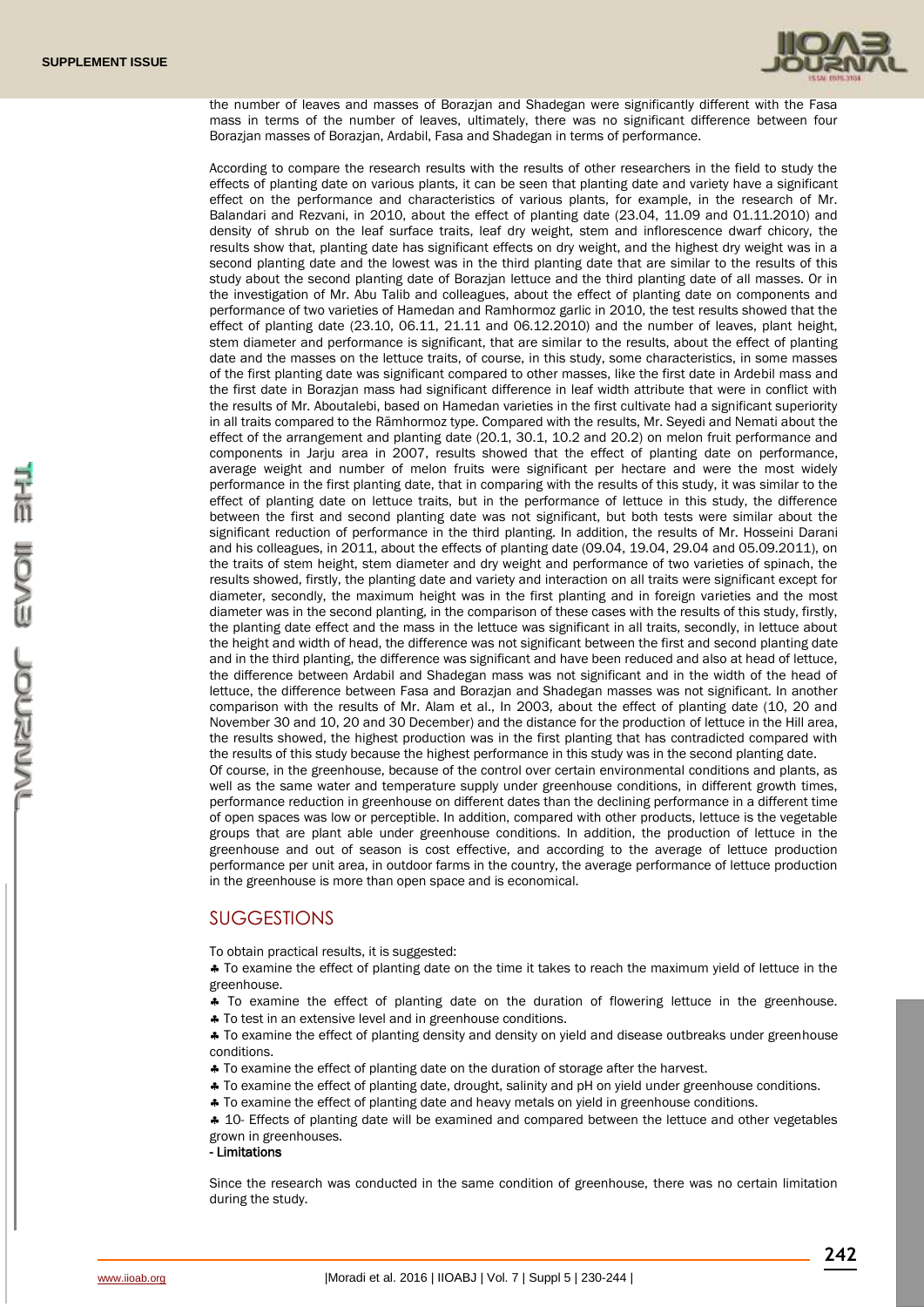

## **CONCLUSION**

After studying the Effects of planting date on the lettuce quantitative traits, it was found that planting date at the 5% level is significant in the leaf length, the most leaf length was in the first planting date, as well as the planting date, at 1% level is significant in the leaf width and the maximum leaf width was in the first planting date, as well as planting date at the level of 5% is significant in leaf thickness and the maximum leaf thickness was in the second planting date, also the planting date at 1% level was significant in head weight and the maximum head weight was in the second planting date. The planting date at the 5% level was significant in head height and the maximum height of the head was in second planting date, as well as planting date at the 5% level was significant in the width head, and the maximum width of the head was in the first planting date, as well as planting date at the 1% level was significant in the number of leaves and the highest number of leaves was in the second planting date, finally, planting date at the 1% level was significant in performance and the maximum performance was in the second planting date. On the other hand, in all of the traits in lettuce, the lowest was in the third date. After studying the Effect of mass on quantitative traits of lettuce, it became clear that mass, at the 1% level was significant in the leaf length and the maximum leaf length was in Ardabil mass and the lowest was in Shadegan mass, also the mass was significant at the level of 1% in leaf width and the maximum leaf width was in Fasa mass and the lowest was in Shadegan masses. The mass was significant at the 1% level in the thickness of the leaf and the maximum leaf thickness was in Borazjan mass and the lowest was in Shadegan, also the mass had no significant effect on head weight and the maximum weight of the head was in Borazjan mass and the lowest was in Ardabil mass. Also the mass was significant at the 1% level in the height and width of the head and the maximum height and width of the head was in Ardabil mass and the lowest was in Borazjan and Shadegan, as well as the mass had no significant effect on leaf number and the highest number of leaves was in Borazjan mass and the lowest was in Fasa mass and ultimately, the mass had no significant effects on performance and the highest performance was in Borazjan mass and the lowest was in Ardabil mass.

After examining the interaction effect of mass in planting date, it became clear, the interaction effect of planting date and the mass was not significant in length, width and thickness of leaves, height, width and weight of the head, and the performance and it was significant only in the number of leaves, at 5% level, and the maximum length of the leaf was in the first planting date of Ardabil mass and the lowest leaf width was in the third planting date of Shadegan mass, as well as the maximum leaf thickness was in the second planting date of Borazjan mass and the lowest leaf thickness was in the third planting date of Shadegan mass, as well as the maximum head weight was in the second planting date of Borazjan mass and the minimum was in the third planting date of Shadegan mass. Also the maximum head height was in the second planting date of Shadegan mass and lowest was in the third planting date of Borazjan mass, the maximum width of the head was in the first planting date of Ardabil mass and the lowest was in the third planting date of Borazjan mass and also, the maximum number of leaves was in the second planting date of Borazjan mass and the lowest in the third planting date of Shadegan mass and finally, the maximum performance was in the second planting date on Borazjan mass and the lowest was in the in the third planting date of Shadegan mass.

CONFLICT OF INTEREST There is no conflict of interest.

#### ACKNOWLEDGEMENTS None

#### FINANCIAL DISCLOSURE None

## **REFERENCES**

- [1] Amoli N. [2001] purification of Babylon lettuce with individual selection method, research center of breeding and producing seed saplings, Journal under No. 98/81.
- [2] Haghighi M, Mozaffarian M. [2012] the effect of priming seeds of onions and tomatoes and lettuce under organic conditions, abstracts presented at the National Conference on Science and Technology Branch Mashhad. First Volum. Page 49, Mashhad.
- [3] Dehghanpoor M. [2003] (The Effect of two nutrient solutions composition on the performance of two lettuce in hydroponic planting (NFT), M. Sc Horticulture, Faculty of Agriculture, University of Guilan.
- [4] Raymond A, T, George. Translated Mohammad Taghi Naseri, Ali Tehrani Far. [1995] Vegetable seed production. Publications Jihad Mashhad University. 300 pages.
- [5] Ranjbar Shams H, Omidi Najafubadi M, [2014] Factors affecting consumer attitudes in Tehran organic agricultural products. Journal of Agricultural Extension and Education. Year Issue 2 (26):51-62.
- [6] Rad K, Ghaseminejad Sh . [2007] Pharmacies books at home, Pol publisher, printing 5, pp. 344, Tehran.
- [7] Zarei H. [1995] study nitrate accumulation of lettuce and spinach vegteables associated with nitrogen fertilizers, MA thesis, Tarbiat Modarres University, Tehran.
- [8] Maynard L. Translation Mansour Tasdighi. 1985, growing vegetables, Pioneer Press, p. 464. Tehran.
- [9] Maliki F, Mahmoud Zadeh H, Ebrahimian A, [2012] to evaluate changes in the percentage and rate of germination treated Lactuca sativa L Cr +3. Abstracts presented at the second national conference on science, seed technology, Azad University, 2: 118-122, Mashhad.
- [10] Moradi Reza, Hasandokht Mohammad Reza, Matlabi, Elham, [2013] Study the effect of planting date on some quantitative traits of Iranian masses of lettuce in the greenhouse environment, Master Thesis, College of Agriculture and Natural Sciences, Department of Horticulture, orientation: olericulture , Islamic Azad University, Science and Research Branch of Tehran.